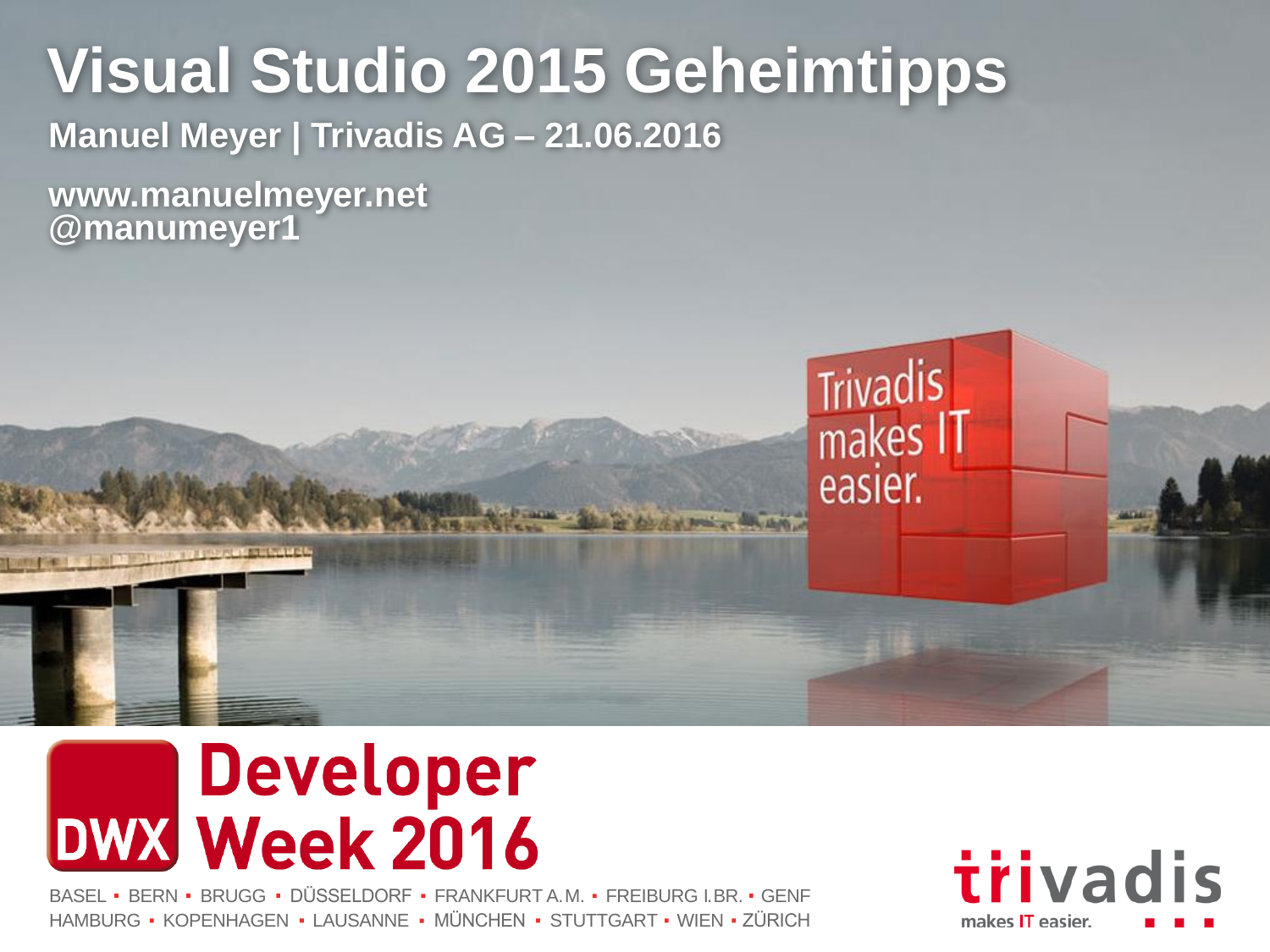



Manuel Meyer Senior Consultant & Trainer für .NET bei Trivadis

C# / XAML, Integration, Microsoft Azure Troubleshooting & Performance Management

Blog: [http://www.manuelmeyer.net](http://www.manuelmeyer.net/) Twitter: <https://twitter.com/manumeyer1>

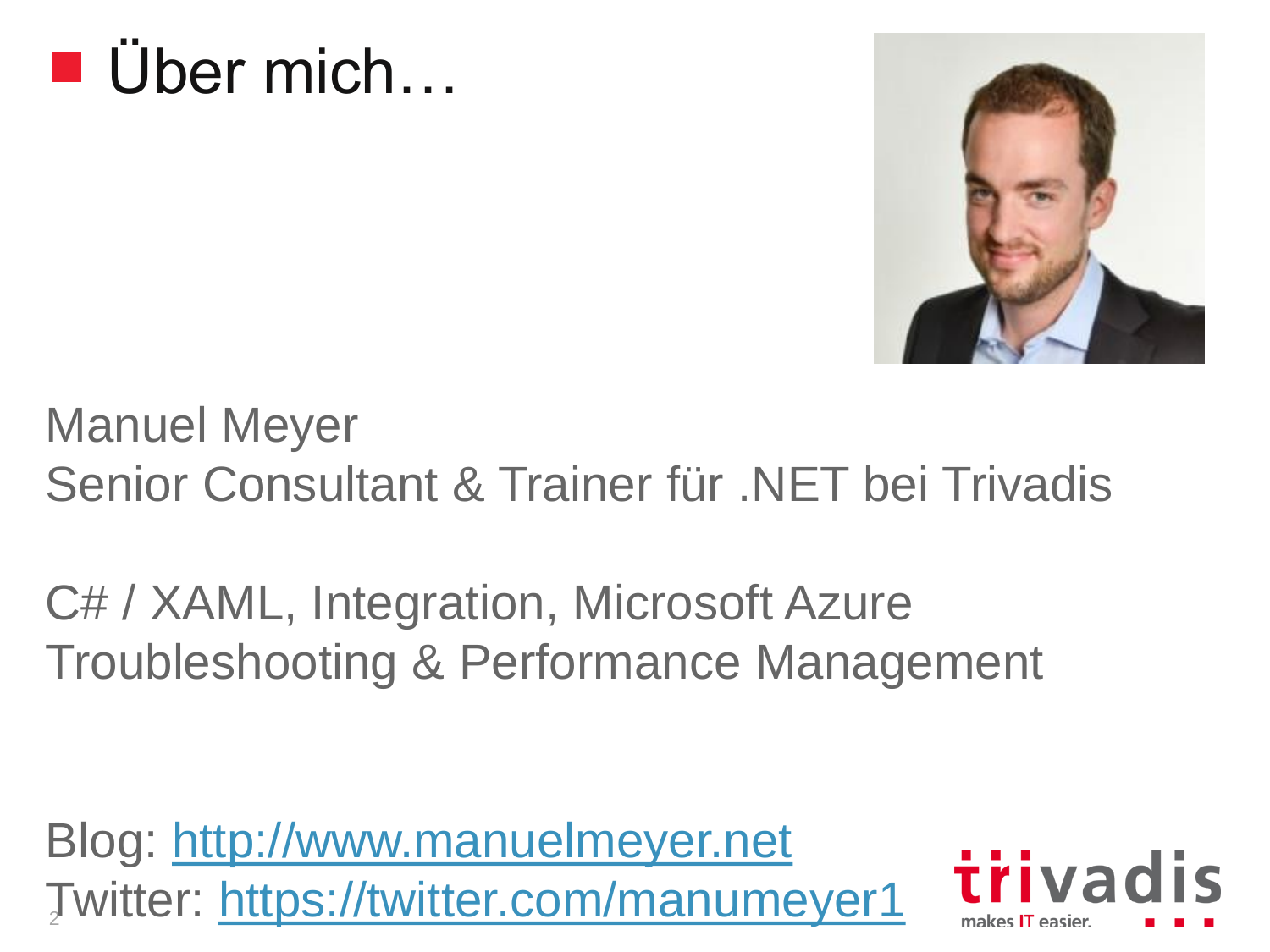#### Ziele der Session

(fast) Jeder kennt einen neuen Trick in VS2015 **Uns wird nicht langweilig** 

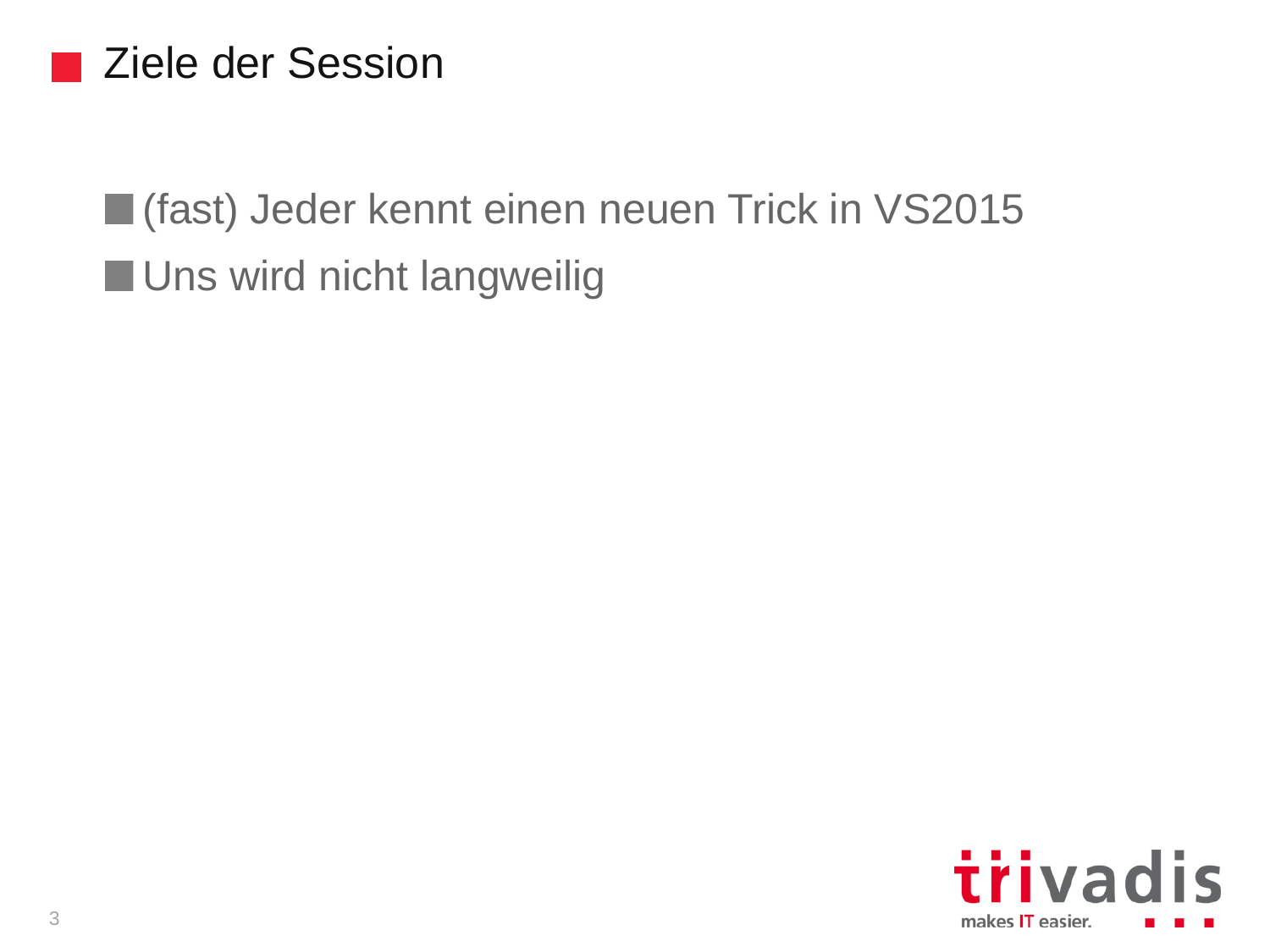#### Der Generische Softwareentwicklungsprozess

- 1. Rumwursteln bis es läuft.
- 2. Ein Pattern suchen, das rechtfertigt, warum man so gewurstelt hat.
- 3. (optional) Mit dem Pattern rumprahlen.

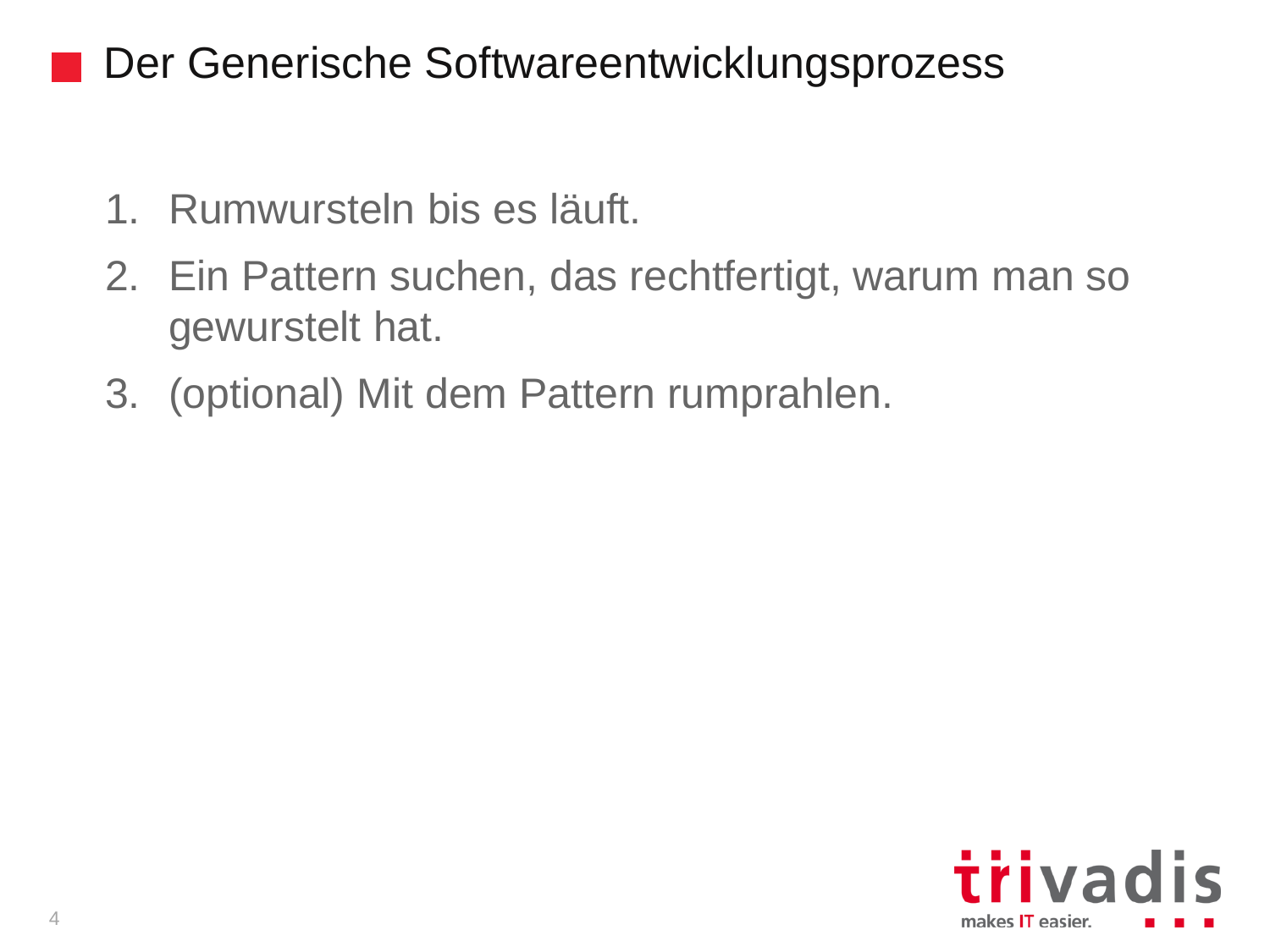

- **1. Kapitelname Unterkapitel Unterkapitel**
- **2. Kapitelname Unterkapitel**
- **3. Kapitelname Unterkapitel**
- **4. Kapitelname Unterkapitel**
- **5. Kapitelname Unterkapitel**
- **6. Kapitelname**



# Kapitelname **Insert Coin!**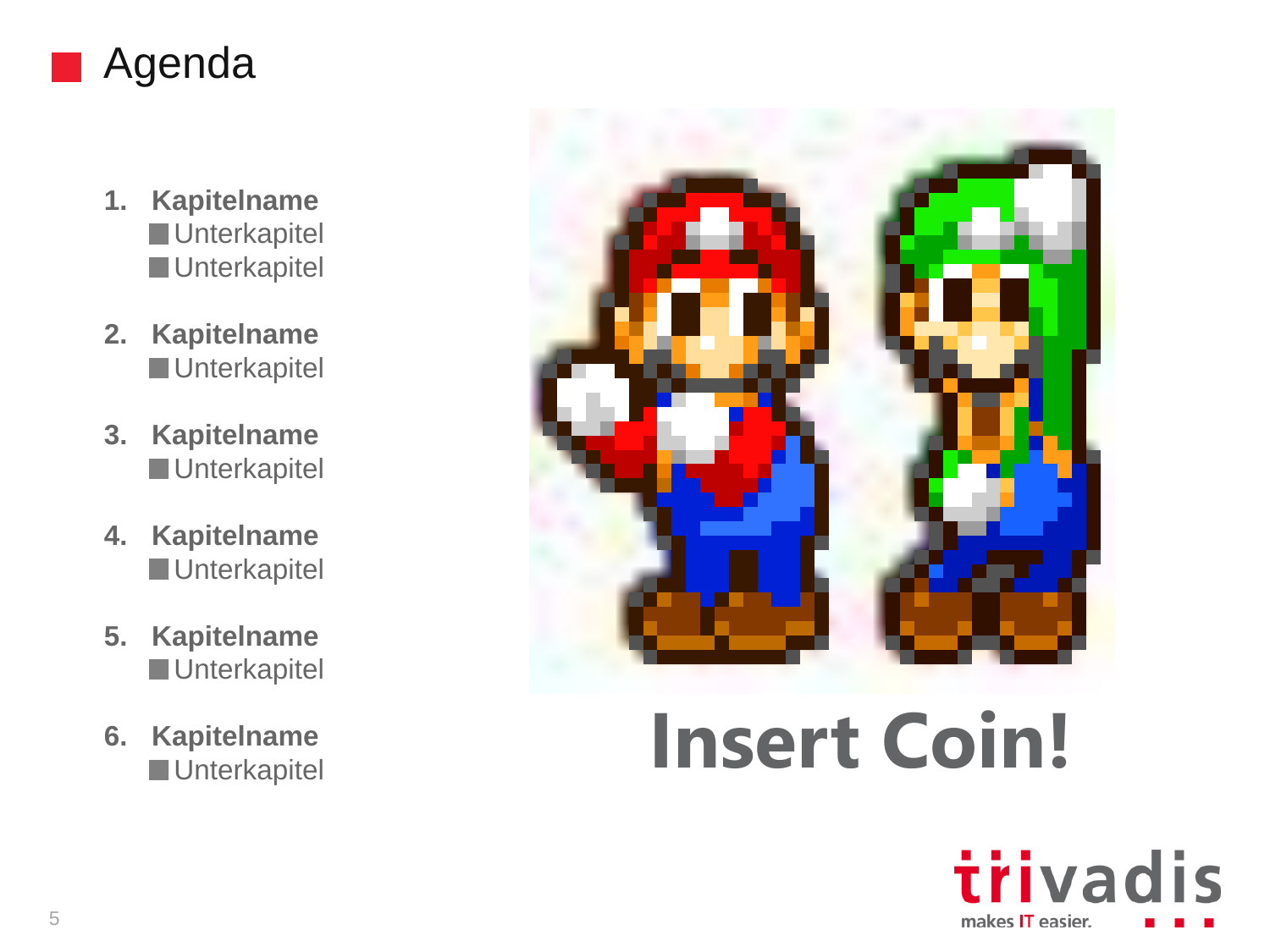**Navigation Kapitel 1:**

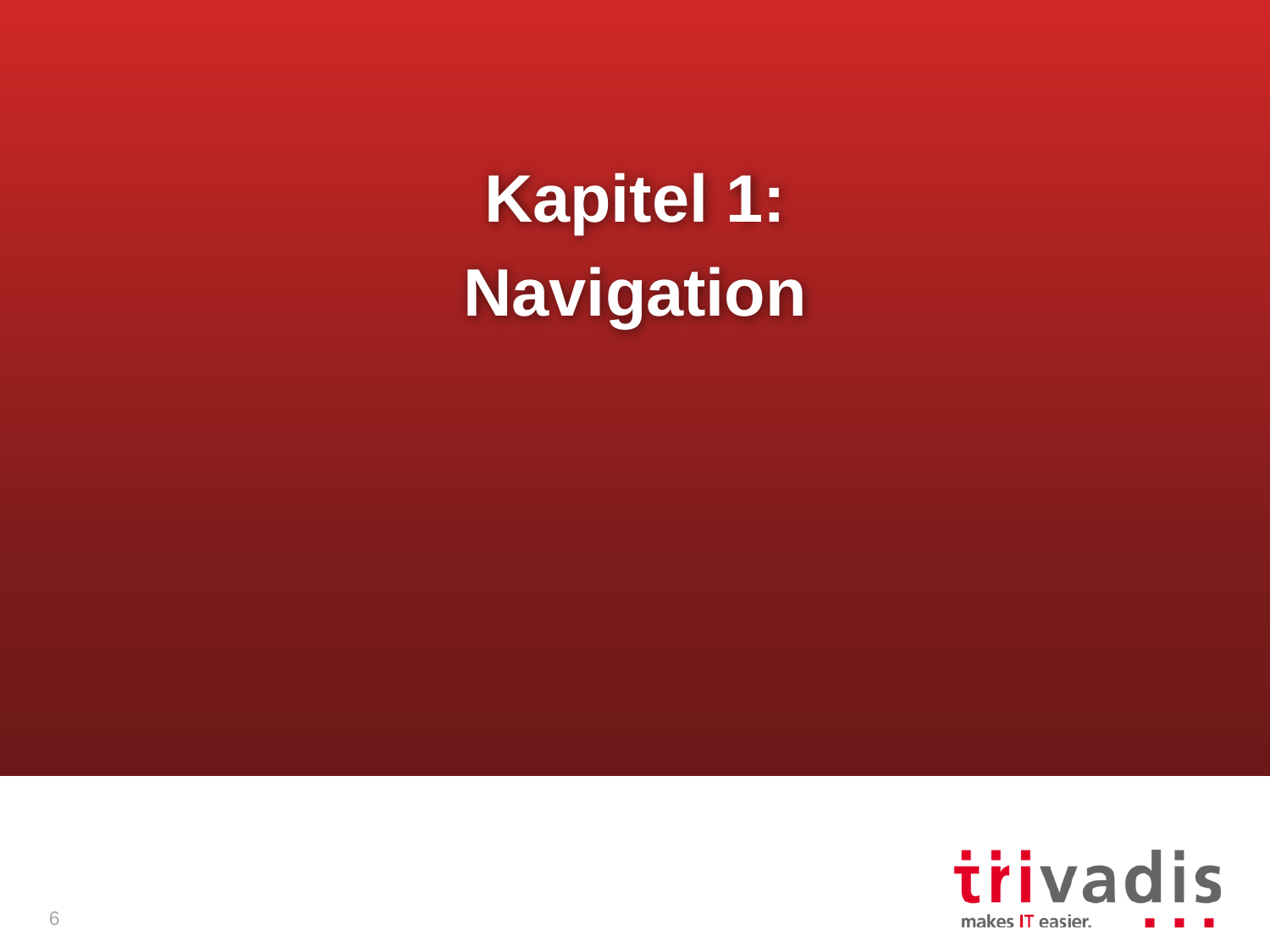

- **Navigate-To** 
	- $-$  Ctrl  $+$ ,
- Navigate Backward / Forward
	- $-$  Ctrl  $+$  -, Ctrl  $+$  Shift  $+$  -
- **Track Active Item in Solution Explorer** 
	- Options -> Proj. And Solutions -> General
- Solution Explorer: Scope to this/new View
- Scroll Bar Map Mode
	- Options -> Text Editor -> Scroll Bars.

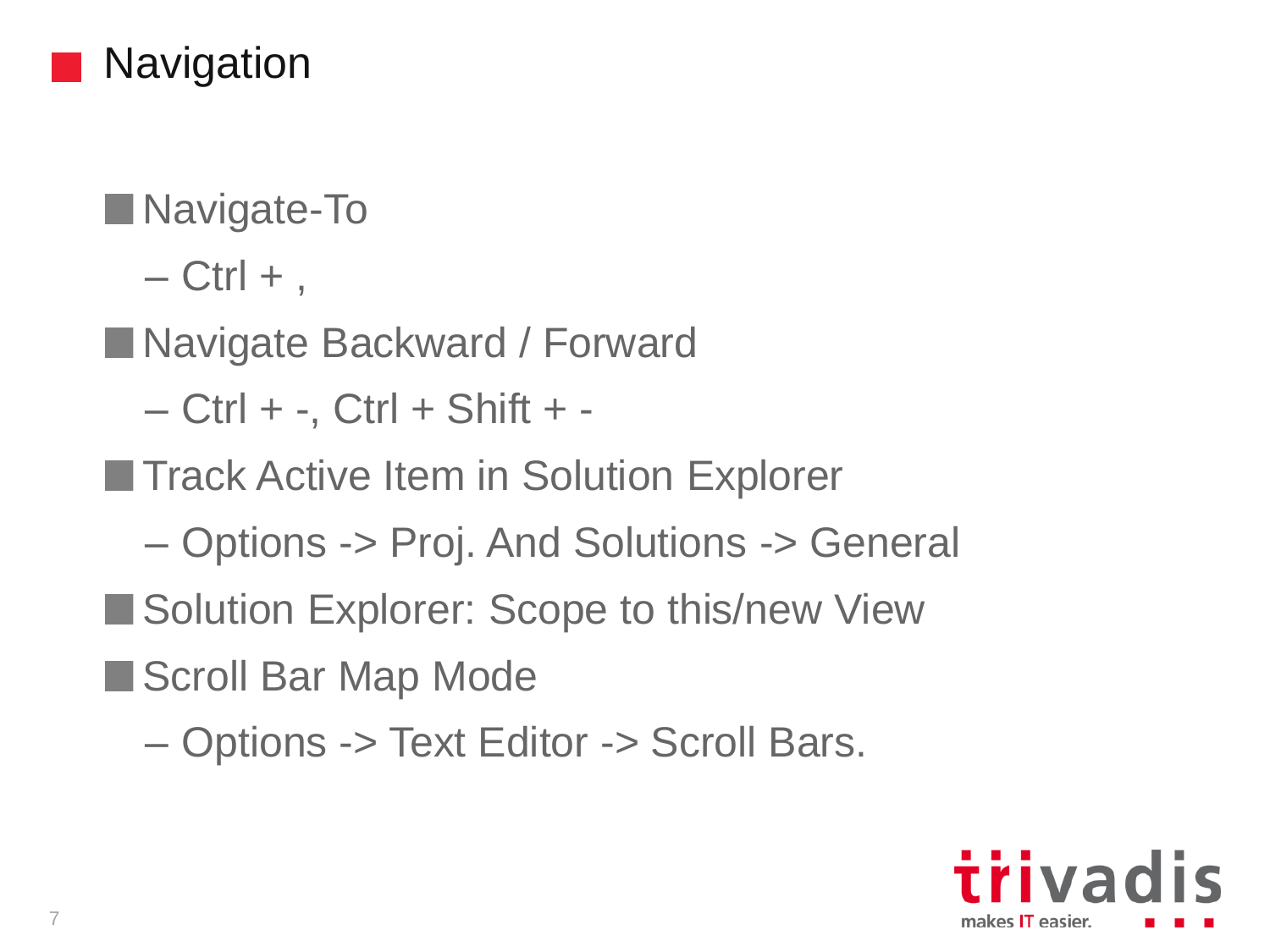# **Suchen & Finden Kapitel 2:**

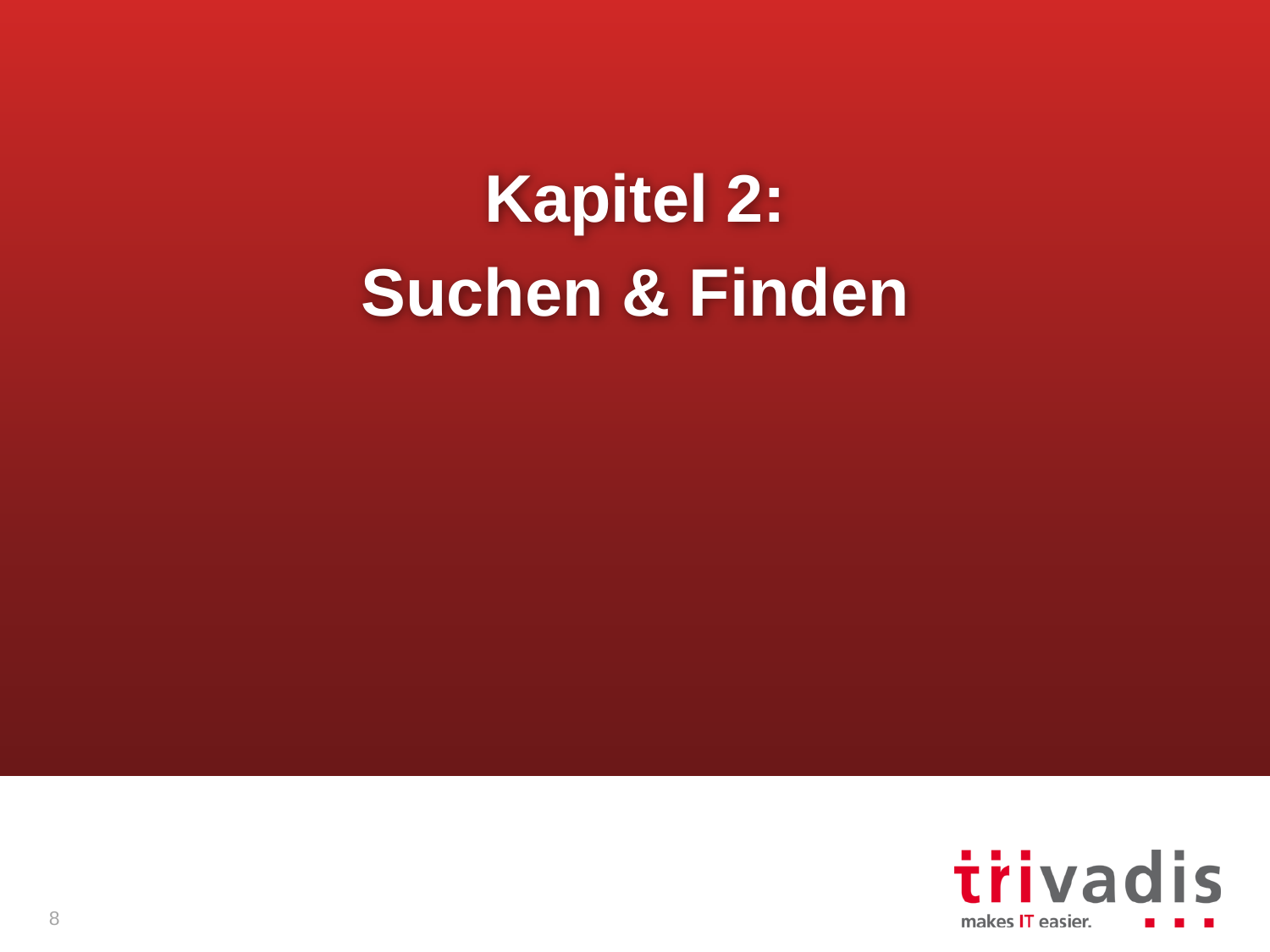#### Suchen & Finden

**Find in Files** 

 $-$  (Ctrl – Shift – F)

– Navigieren mit F8/Shift – F8

**Find and Replace with Regex** 

- 1. "Use Regex" aktivieren
- 2. Mit "(" und ")" Captures definieren
- 3. Mit \$1, \$2, \$3 diese verwenden
- 4.  $($  ,  $($  , muss mit  $,$   $\setminus$   $($  , escaped werden).

```
//Example:
```
//Pattern: new Person $\setminus ((.*)$ ,  $(.*)\setminus)\setminus$ ;

//Replacement: new Person() { Name =  $$1, Age = $2}$ ;

triva

makes **IT** easier.

9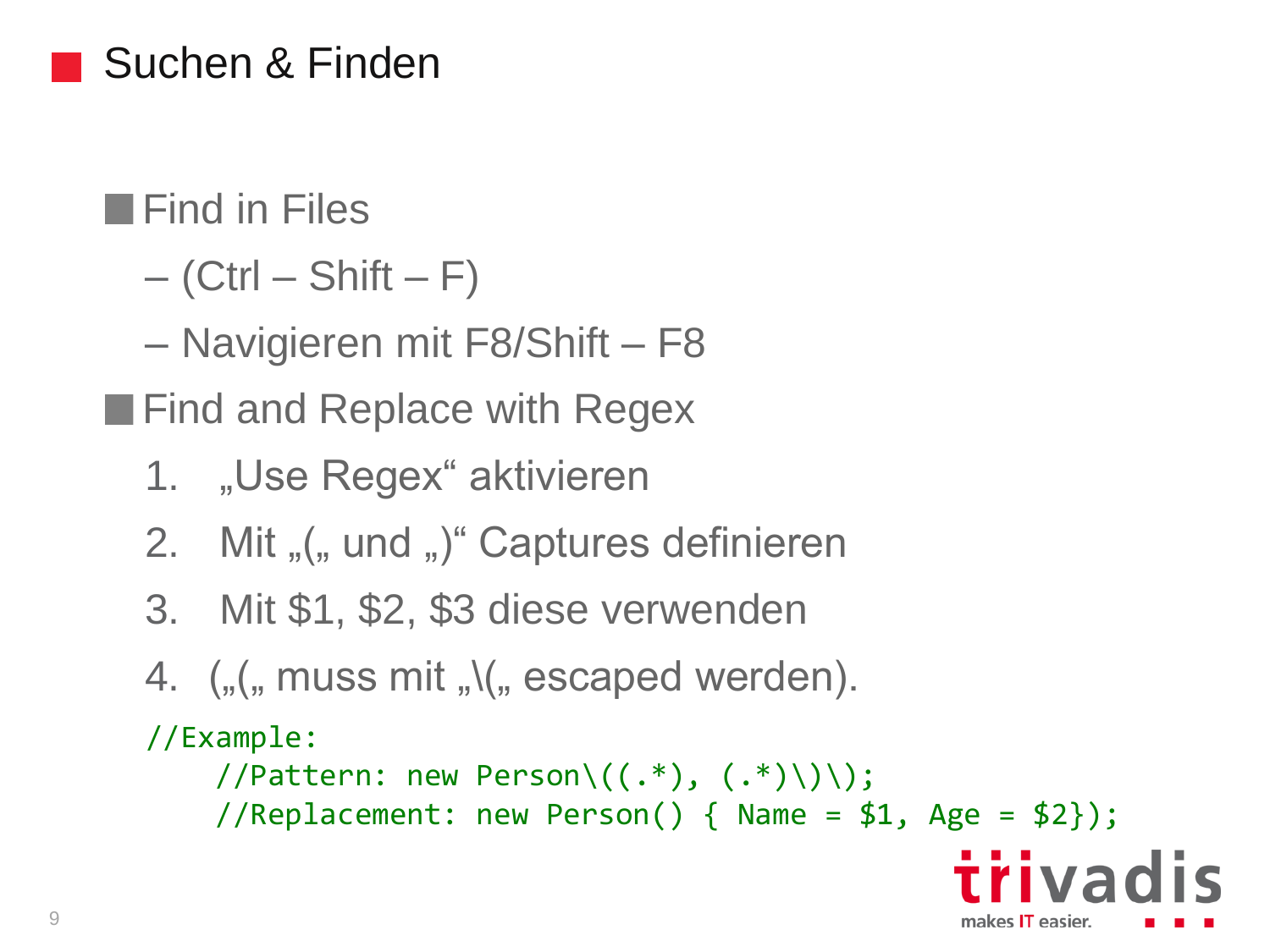### Suchen & Finden

- **Go to Definition** 
	- $-$  F12
- Go to Implementation
	- $-$  Control + F12
- **Find all references** 
	- $-$  Shift + F12
- **Peek Definition** 
	- $-$  Alt + F12 oder Ctrl + Click
	- Neu auch in XAML!
- **Peek Help (mit PPT)** 
	- $-$  Alt + F1.

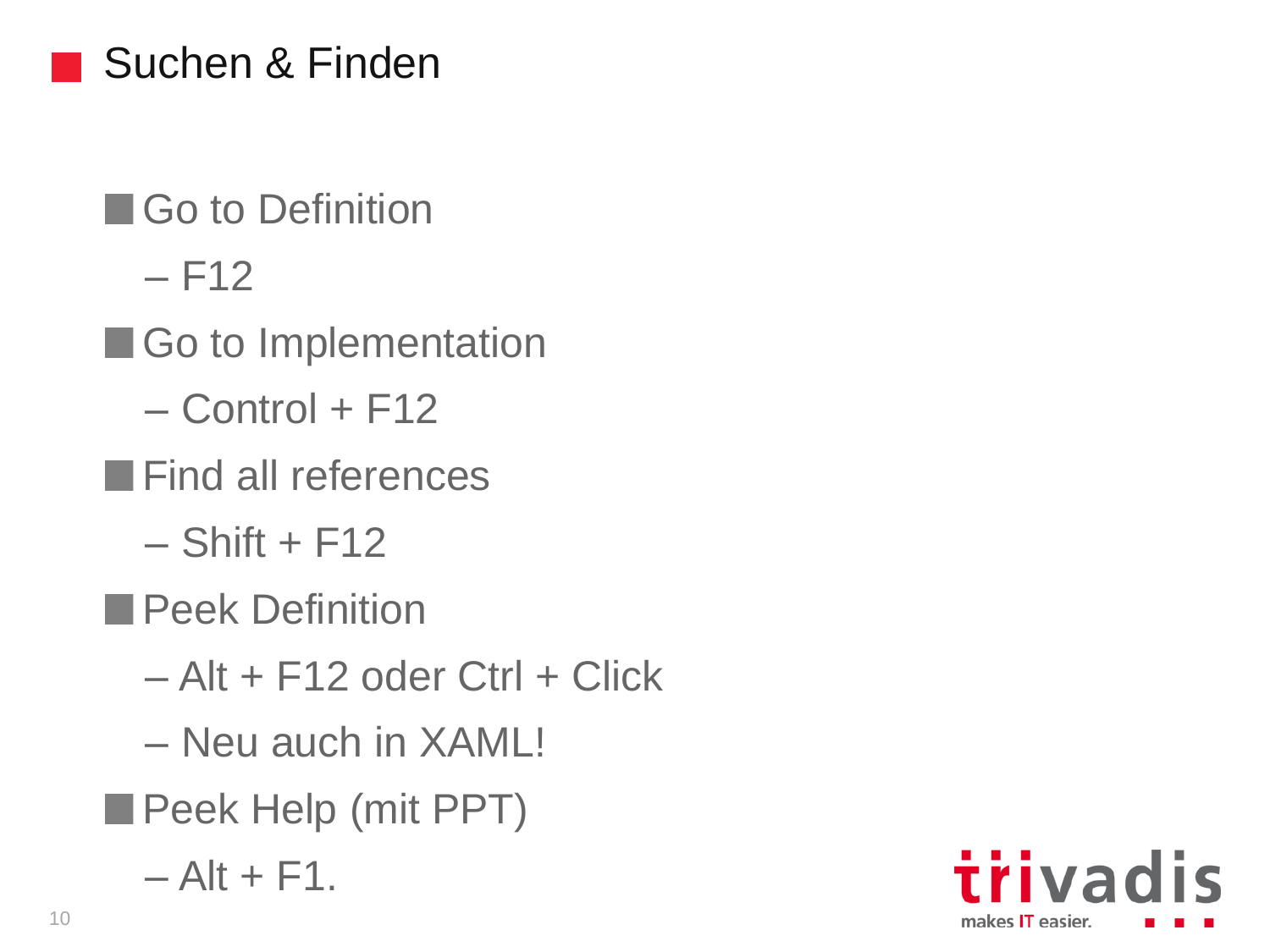**Copy & Paste Kapitel 3:**

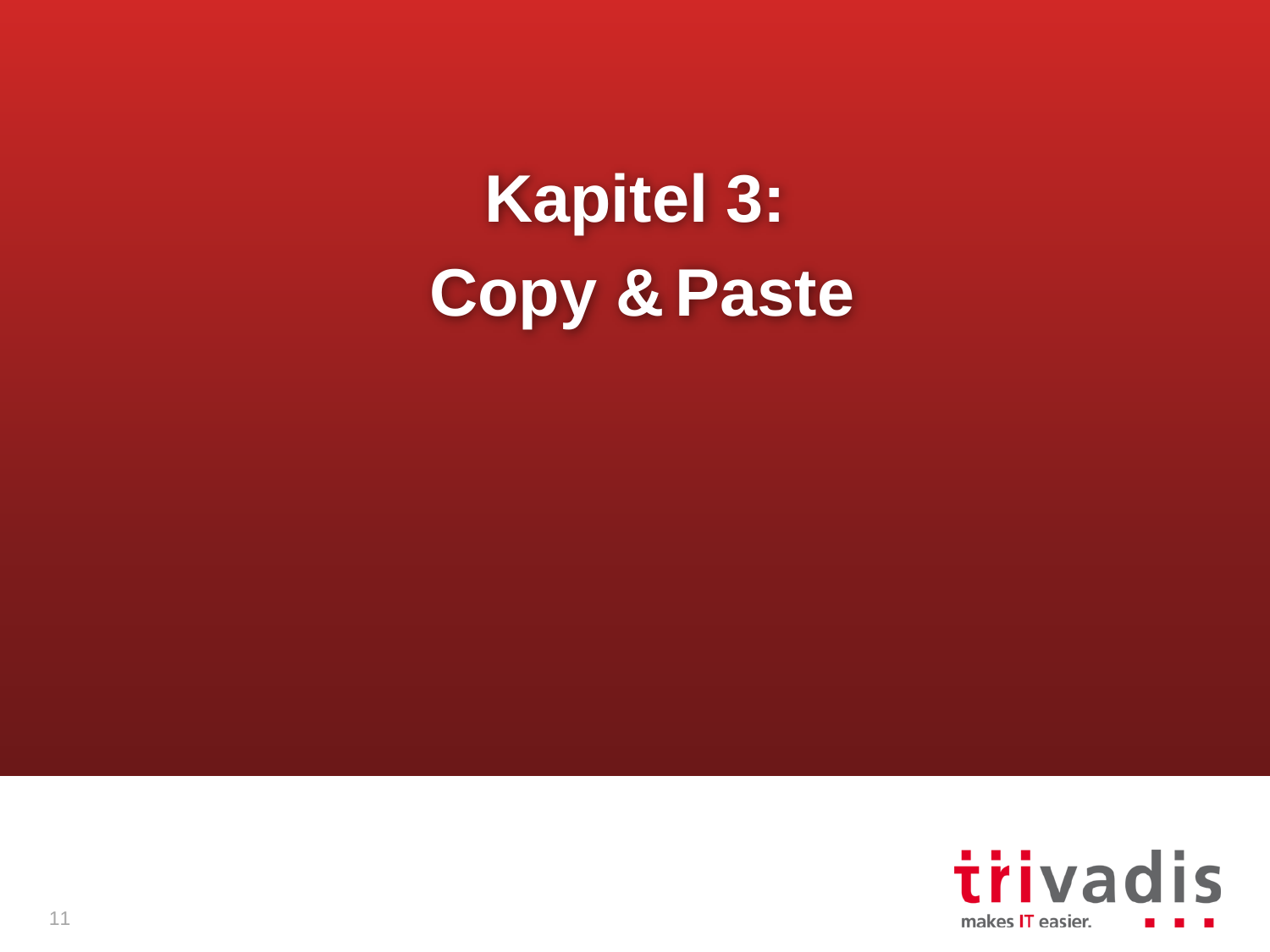#### Copy & Paste

### **Block Selection, Block Copy & Paste**

– Alt + Drag

Line Copy, Cut, Paste

**Nove Line** 

- $-$  Alt + Up, Alt + Down
- **Paste JSON/XML as Classes** 
	- Edit Paste Special
- Cycle Clipboard Ring
- Code Snippets in ToolBox.

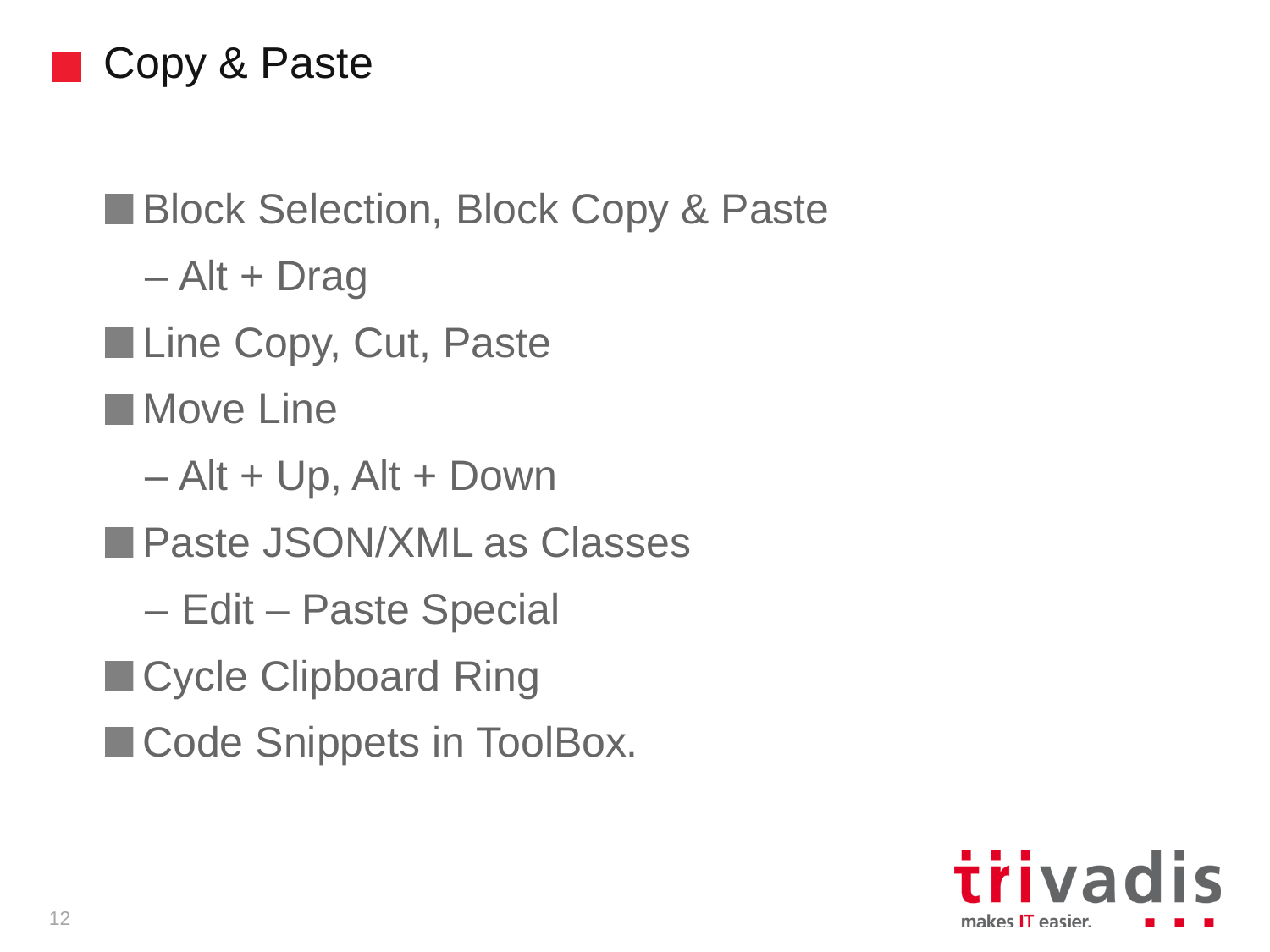**Fenster Kapitel 4:**

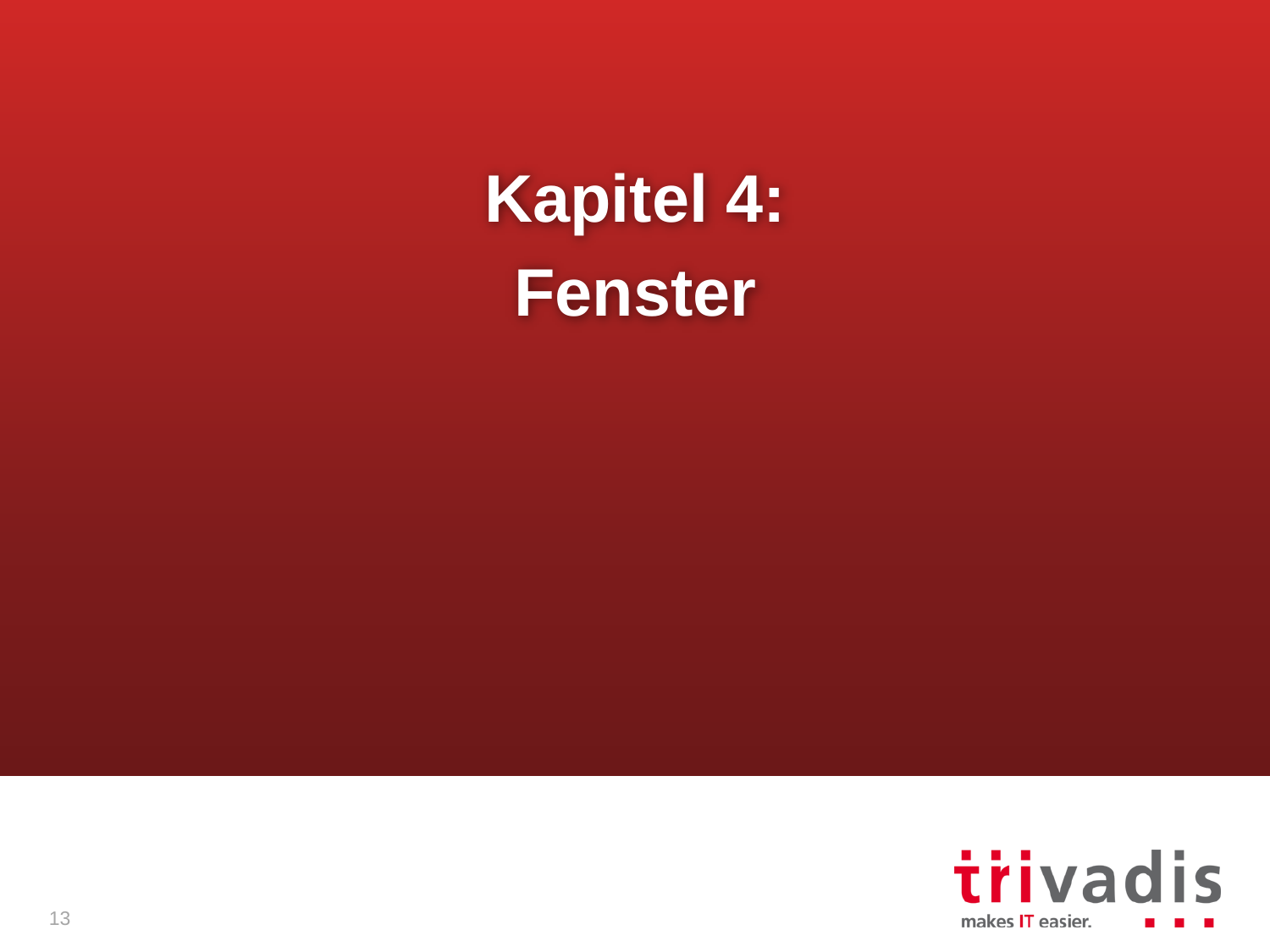

■Window Layout Manager

– Window Menü

- **I**Immediate Window (neu mit Lambda Expressions)
- Autos Window
- **C# REPL**
- Sample Browser
	- Help -> Samples
- Call Hierarchy Window.

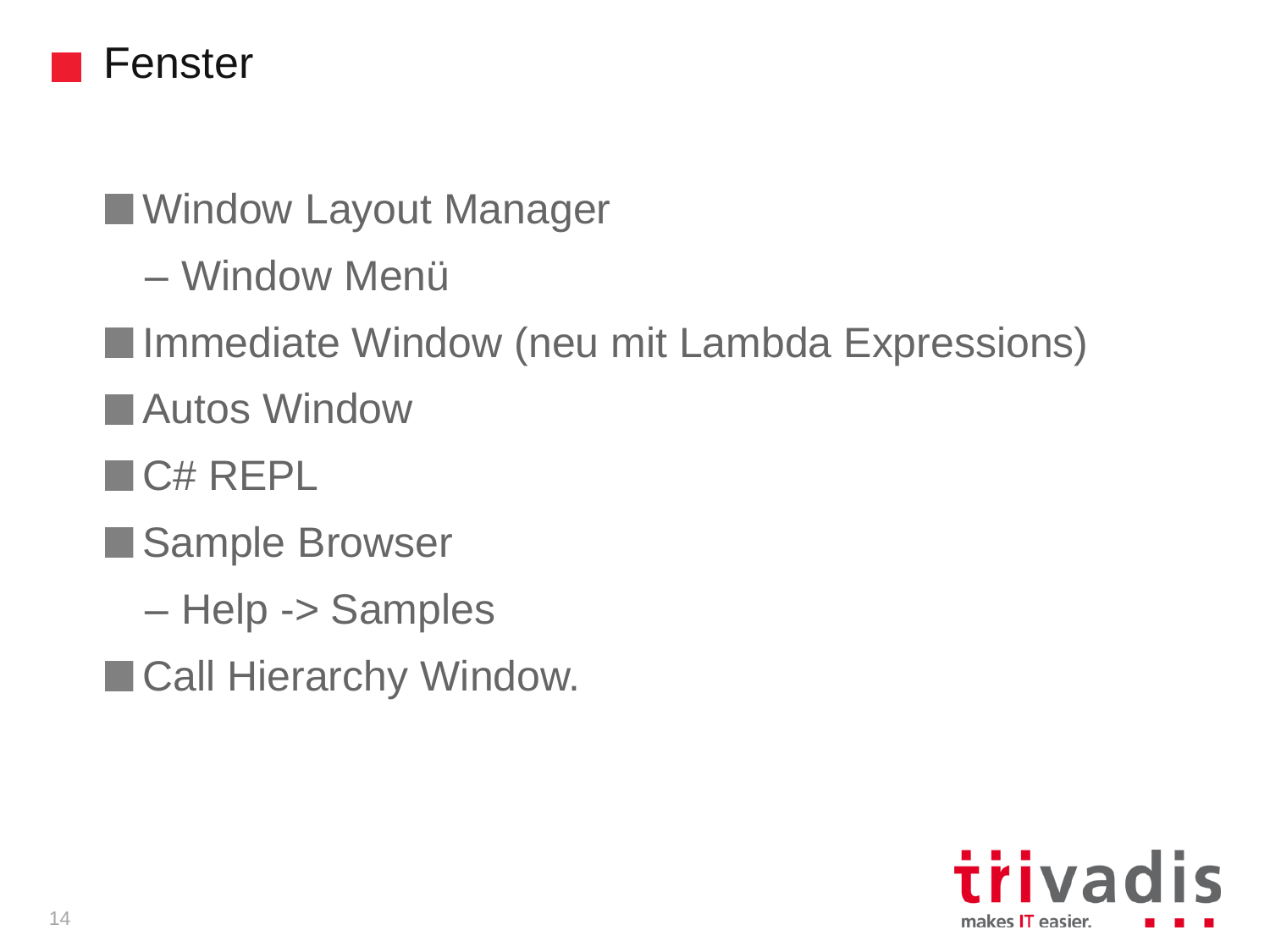# **Diagnose-Tools Kapitel 5:**

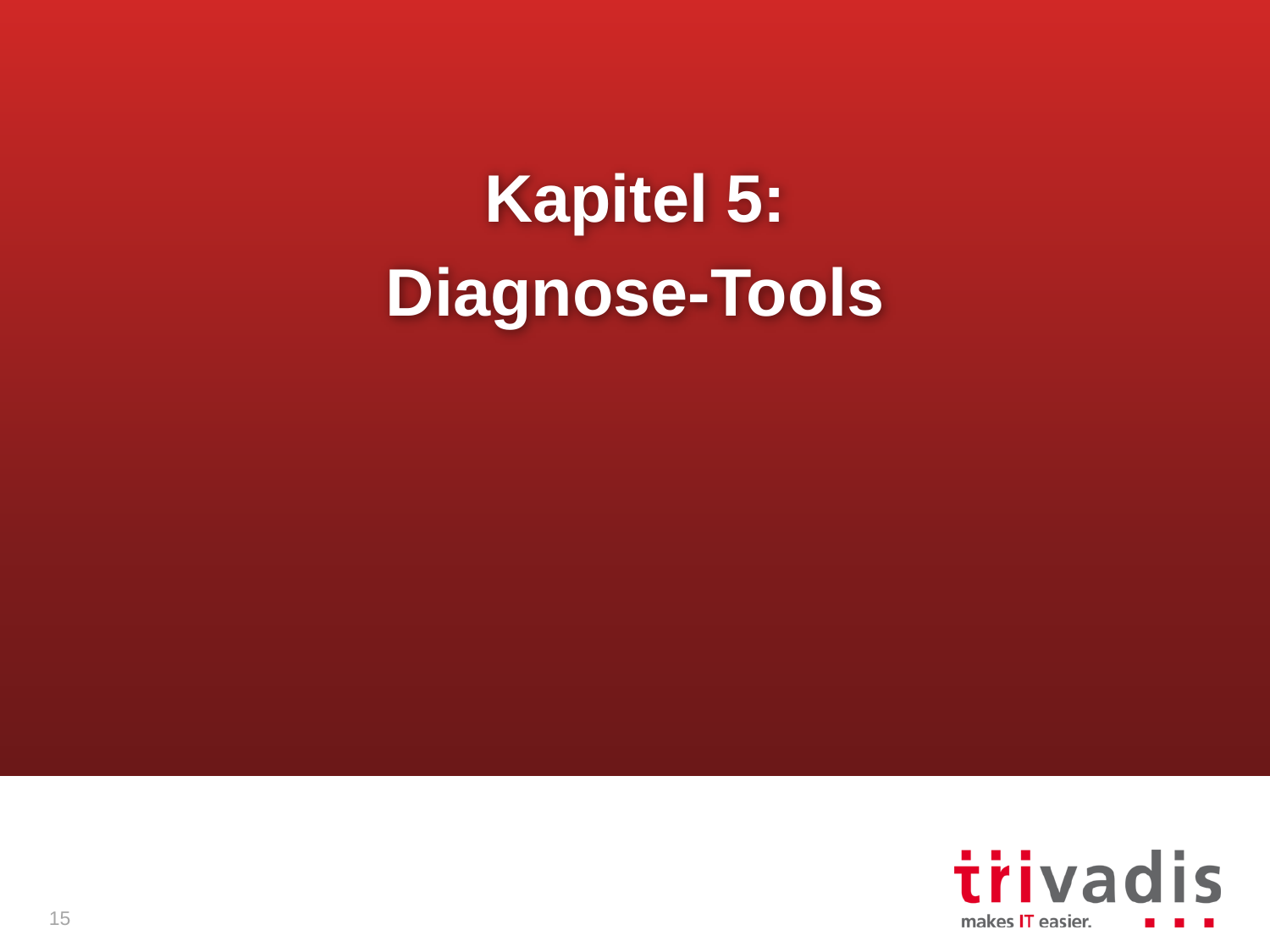#### Diagnose - Tools

Diagnostic Tools Window

- Diagnostics Tools Hub
- **Dump Analyse**

## WPF Troubleshooting in Visual Studio 2015

21.06.2016 16:45 - 18:45 Uhr Track: .NET Allgemein







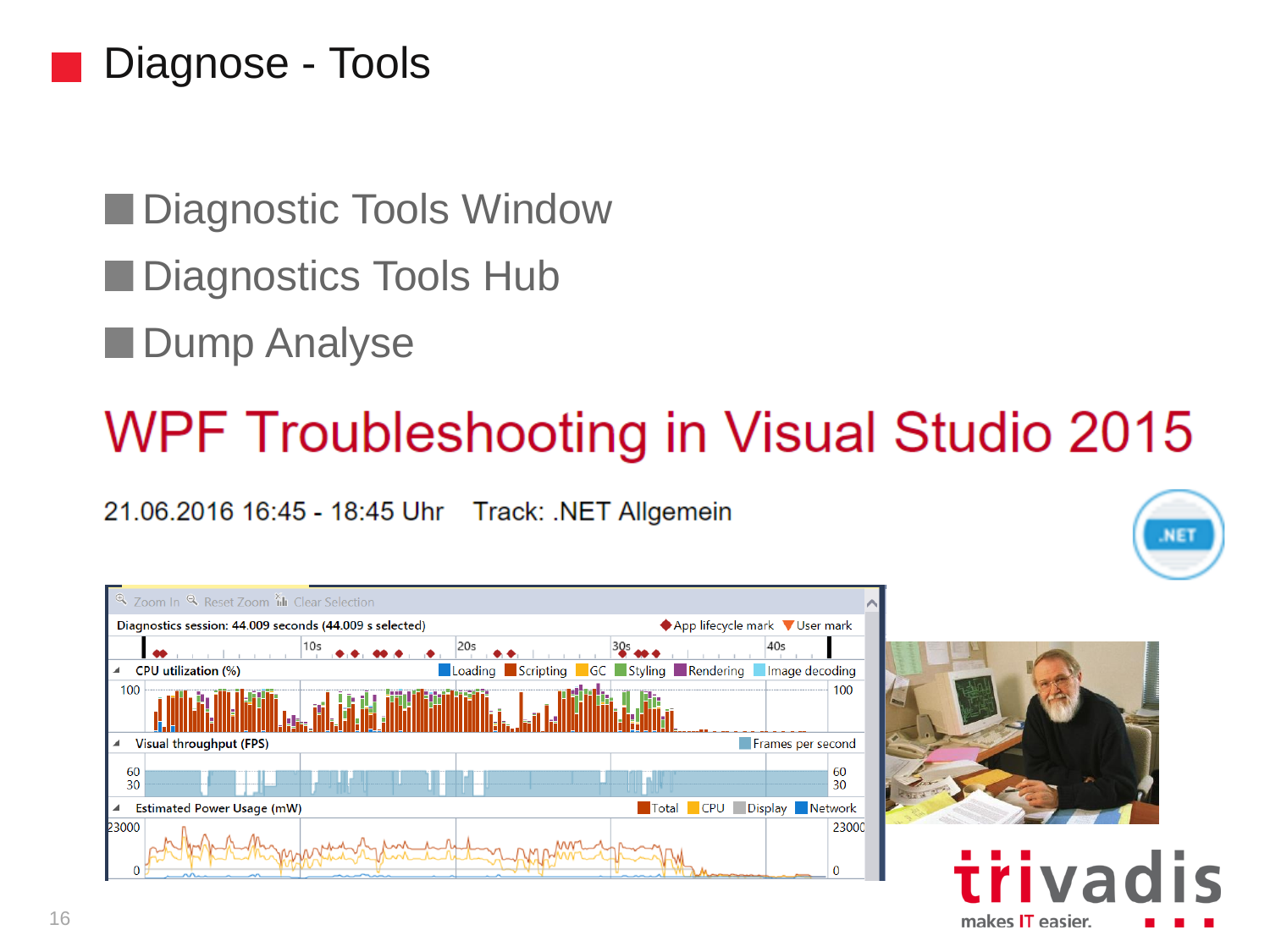**Power Tools Kapitel 6:**

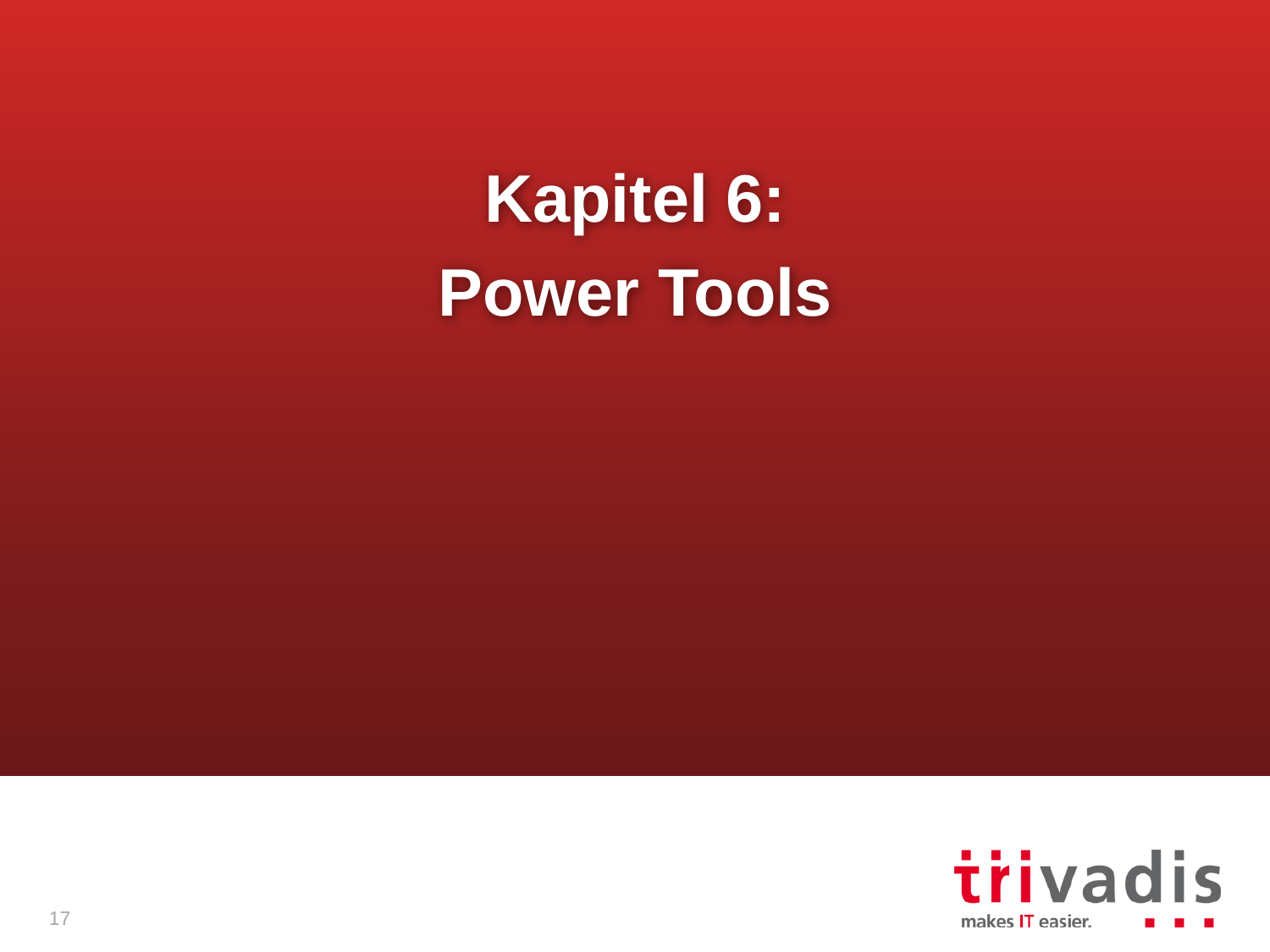#### Productivity Power Tools

**Presentation Mode** 

- **Custom Document Well**
- Syntactic Line Compression
- **Solution Error Visualizer**
- Structure Visualizer.

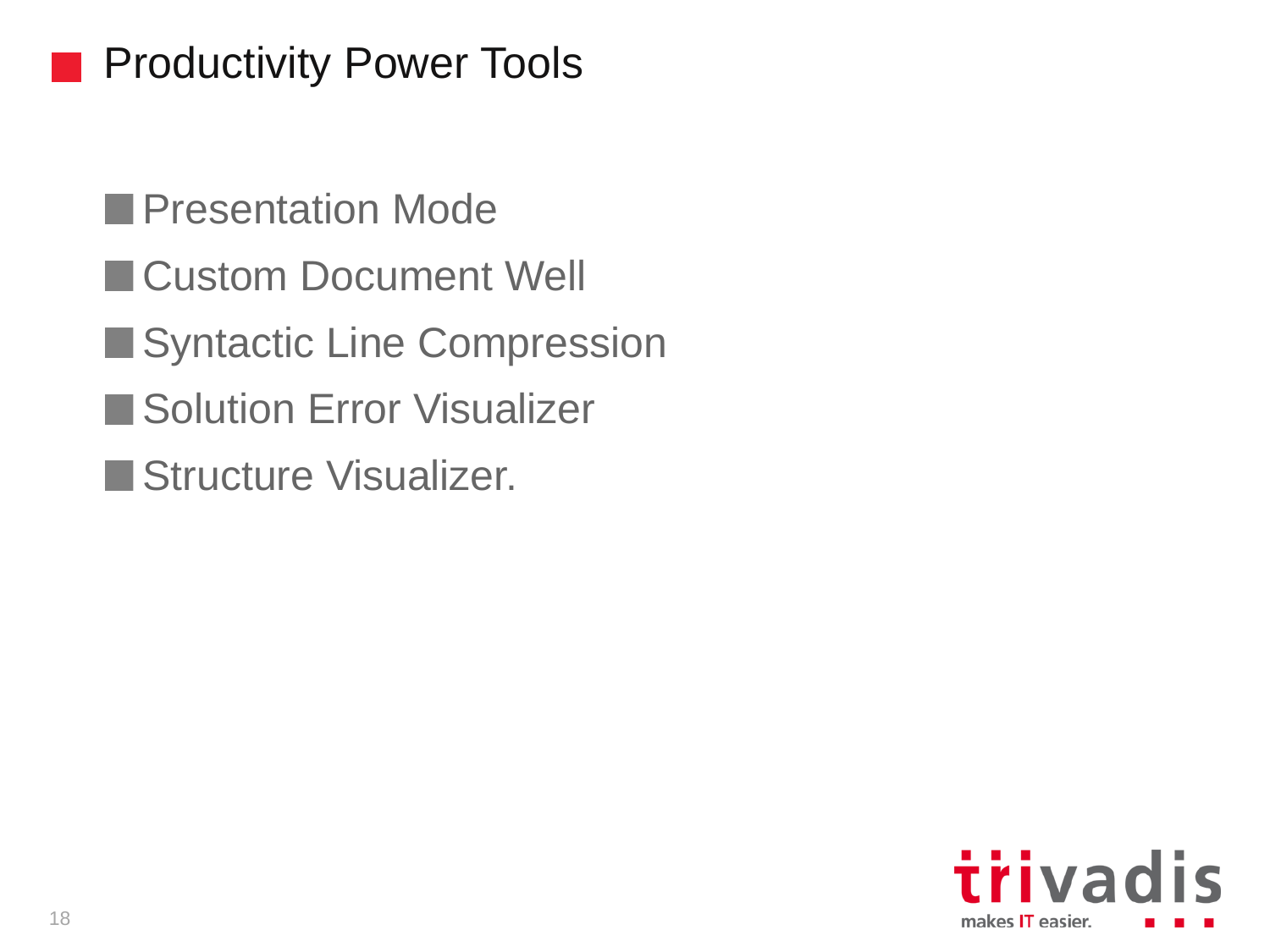### Zusammenfassung

- **1. Navigation**
	- Navigate-To/Backward/Forward
	- Track Active Item in Solution Explorer
	- Scroll Bar Map Mode

#### **2. Suchen & Finden**

- Find in Files
- Find & Replace w. Regex
- GoTo Definition, Implementation, Find all Ref.
- Peek Definition (XAML)
- Peek Help (mit Prod. Tools)

#### **3. Copy & Paste**

- Block Selection/Copy & Paste
- Line Copy, Cut, Paste
- Move Lines
- Paste JSON/XML as classes
- Cycle Clipboard Ring
- Code Snippets in Toolbox

#### **4. Fenster**

- Window Layout Manager
- Immediate Window
- Autos Window
- C# Interactive (REPL)
- Sample Browser
- Call Hierarchy Window
- Quick Launch
- **5. Diagnose-Tools** 
	- Diagnostic Tools Window
	- Diagnostic Tools Hub
	- Dump Analyse
- **6. Productivity Power Tools**
	- Presentation Mode
	- Custom Document Well
	- Syntactic Line Compression
	- Solution Error Visualizer
	- $-$  Structure Visualize $\blacksquare$

makes **IT** easier